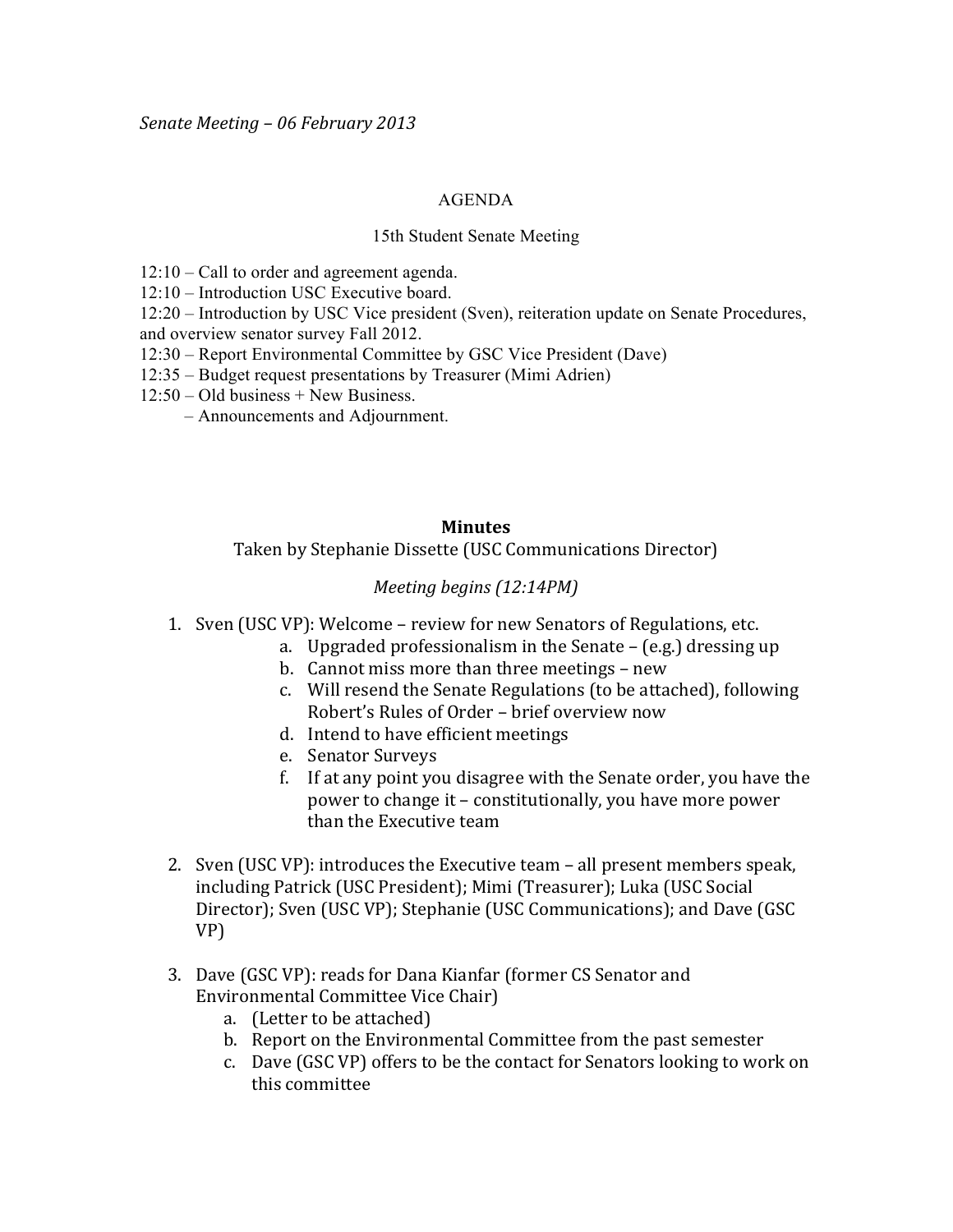- d. Sven (USC VP): we need a new Vice Chair amongst you; you have the power to work on these issues; you will have support, but we need someone who is passionate about it
- 4. Sven (USC VP): AMP is called forward, Maya (AMP) and Mimi (Treasurer) ! introduce a budget request
	- a. Mimi (Treasurer): AUP Music Production basic intro; Maya has already started revamping the room and club
	- b. This is the first request of two for the semester hopefully the second next!week
	- c. Maya (AMP): we'll be asking for the money to replace broken equipment and redo the production studio, already have some help from the multi-media office and maintenance
	- d. Mimi (Treasurer): this is about having all the material and equipment to run Open Mic nights and overall AMP business (all this can be transferred to the new building)
	- e. (PP presentation to be attached)
	- f. Any motions on the floor?
	- g. Darcee (MPL/MPPA): moves to approve the budget for AMP
	- h. Togzhan (Senior): seconds
	- i. Laura (ICP): can you please go back to the price page  $-$  I feel there are desks for under 99 euros
	- j. Mimi (Treasurer): the idea is to have a sturdier desk that lasts over time – Maya has looked this all up in advance
	- k. Max (Econ): how many clubs should we expect this semester and which ones?
	- l. Mimi (Treasurer): I have two more I can think of, including swimming
	- m. Togzhan (Senior): move to the previous question
	- n. AMPs budget approved by a majority vote
	- o. (Sven (USC VP): we can applaud!)
- 5. Old/New Business:
	- a. Luka (USC Social): can we discuss world's fair
	- b. Stephanie (IBA): Luka, please do discuss
	- c. Sven (USC VP): technically you cannot, but will be allowed
	- d. Alex (JCC): It is constitutionally allowed if a Senator asks for it
	- e. Luka (USC Social): essentially, the more the merrier other than the two Senators already involved (Nour and Michael), who would like to join the committee? The idea is to bring it back to its former glory
	- f. Rene (MAGCS): would like to be involved
	- g. Carol & Loraine (GC): also willing
	- h. Luka (USC Social): I have a meeting with Michael (Junior) after this meeting to discuss this – if you become excited later, please let me know
	- i. Sven (USC VP): Luka's email address will be included in the next email